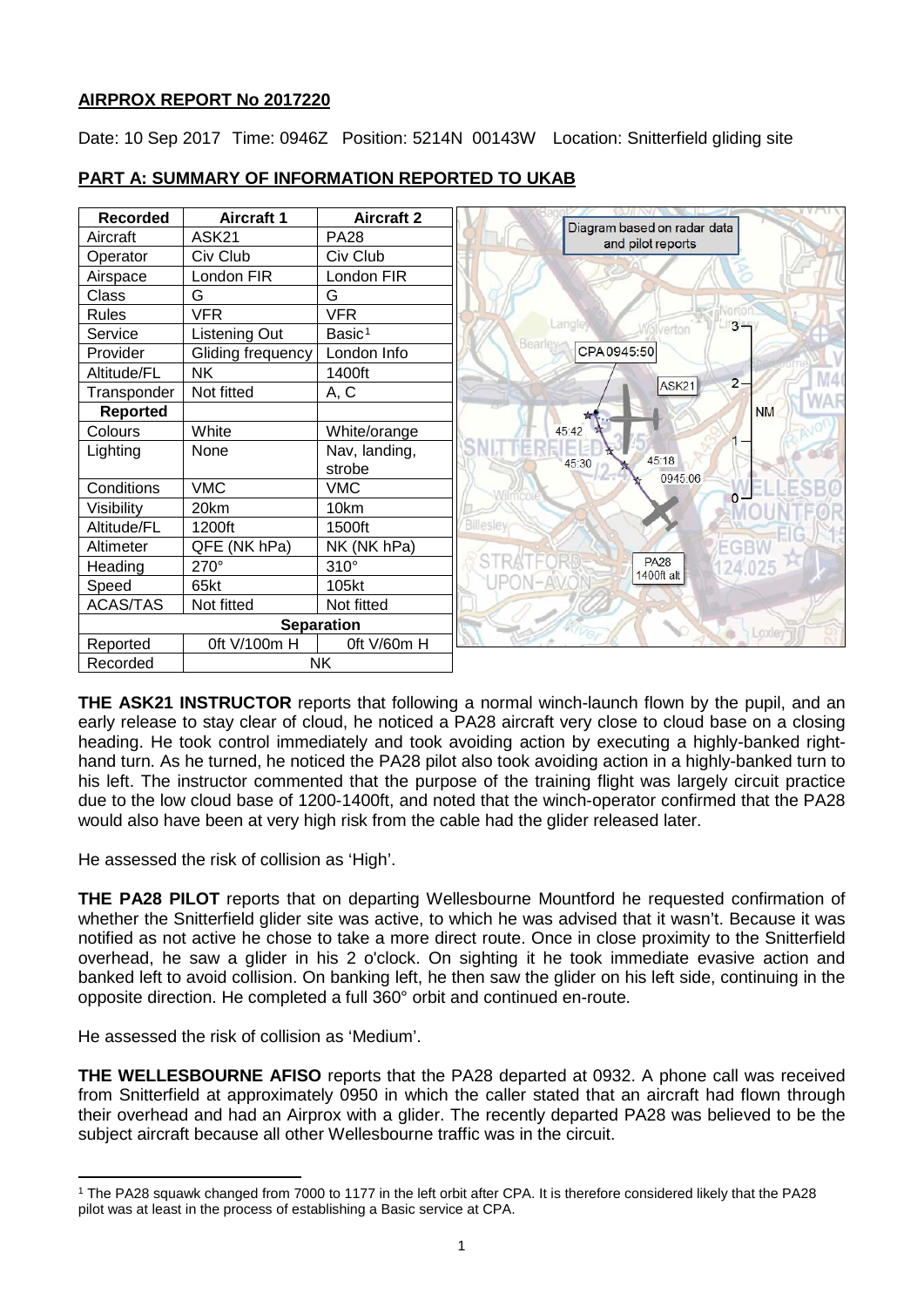## **Factual Background**

The weather at Birmingham was recorded as follows:

METAR EGBB 100950Z 19008KT 160V230 9999 VCSH SCT010 BKN026 13/12 Q0998=

#### **Analysis and Investigation**

#### **UKAB Secretariat**

The ASK21 and PA28 pilots shared an equal responsibility for collision avoidance and not to operate in such proximity to other aircraft as to create a collision hazard<sup>[2](#page-1-0)</sup>. If the incident geometry is considered as converging then the PA28 pilot was required to give way to the ASK21<sup>[3](#page-1-1)</sup>. An aircraft operated on or in the vicinity of an aerodrome shall conform with or avoid the pattern of traffic formed by other aircraft in operation<sup>[4](#page-1-2)</sup>.

Snitterfield Glider Site is promulgated in the UK AIP<sup>[5](#page-1-3)</sup> as follows:

| SNITTERFIELD GLIDER SITE, WARWICKS (AD) (W)<br>521406N 0014310W | Upper limit: 2000 ft | Phone: Stratford on Avon<br>Gliding Club 01789-731095. | Site elevation: 375 ft amsl. |
|-----------------------------------------------------------------|----------------------|--------------------------------------------------------|------------------------------|
|                                                                 |                      |                                                        | Hours: HJ                    |

#### **Comments**

### **Stratford on Avon Gliding Club CFI**

Stratford on Avon Gliding club has been based at Snitterfield for 30 years, and GA aircraft flying across the airfield whilst the club is operating winch launches has been a constant problem. This incident was the closest yet to a mid-air collision.

## **Wellesbourne AFISO**

A Wellesbourne FISO stated that Wellesbourne and Snitterfield safety management teams had met a week after the Airprox to discuss the incident and other safety matters. It was agreed that the 2 organisations should work more closely together on safety matters to help prevent a reoccurrence and to raise awareness of the risks associated with winch-launched gliders. It was agreed that Snitterfield should endeavour to notify Wellesbourne when they are active, and that Wellesbourne will promulgate information, including a reminder on the Wellesbourne website.

### **Summary**

An Airprox was reported when an ASK21 and a PA28 flew into proximity at 0946 on Sunday  $10<sup>th</sup>$ September 2017 as the PA28 flew overhead Snitterfield G/S. Both pilots were operating under VFR in VMC, the ASK21 pilot not in receipt of a Service and the PA28 pilot establishing a Basic Service from London Information.

### **PART B: SUMMARY OF THE BOARD'S DISCUSSIONS**

Information available consisted of reports from both pilots, radar photographs/video recordings, a report from the AFISO involved and a report from the appropriate ATC authority.

Members first considered the pilots' actions and agreed that the ASK21 instructor had probably seen the PA28 as soon as was practicable and had taken effective emergency avoiding action. For his

 $\overline{a}$ 

<sup>2</sup> SERA.3205 Proximity.

<span id="page-1-1"></span><span id="page-1-0"></span><sup>3</sup> SERA.3210 Right-of-way (c)(2) Converging.

<span id="page-1-2"></span><sup>4</sup> SERA.3225 Operation on and in the Vicinity of an Aerodrome.

<span id="page-1-3"></span><sup>5</sup> ENR 5.5-9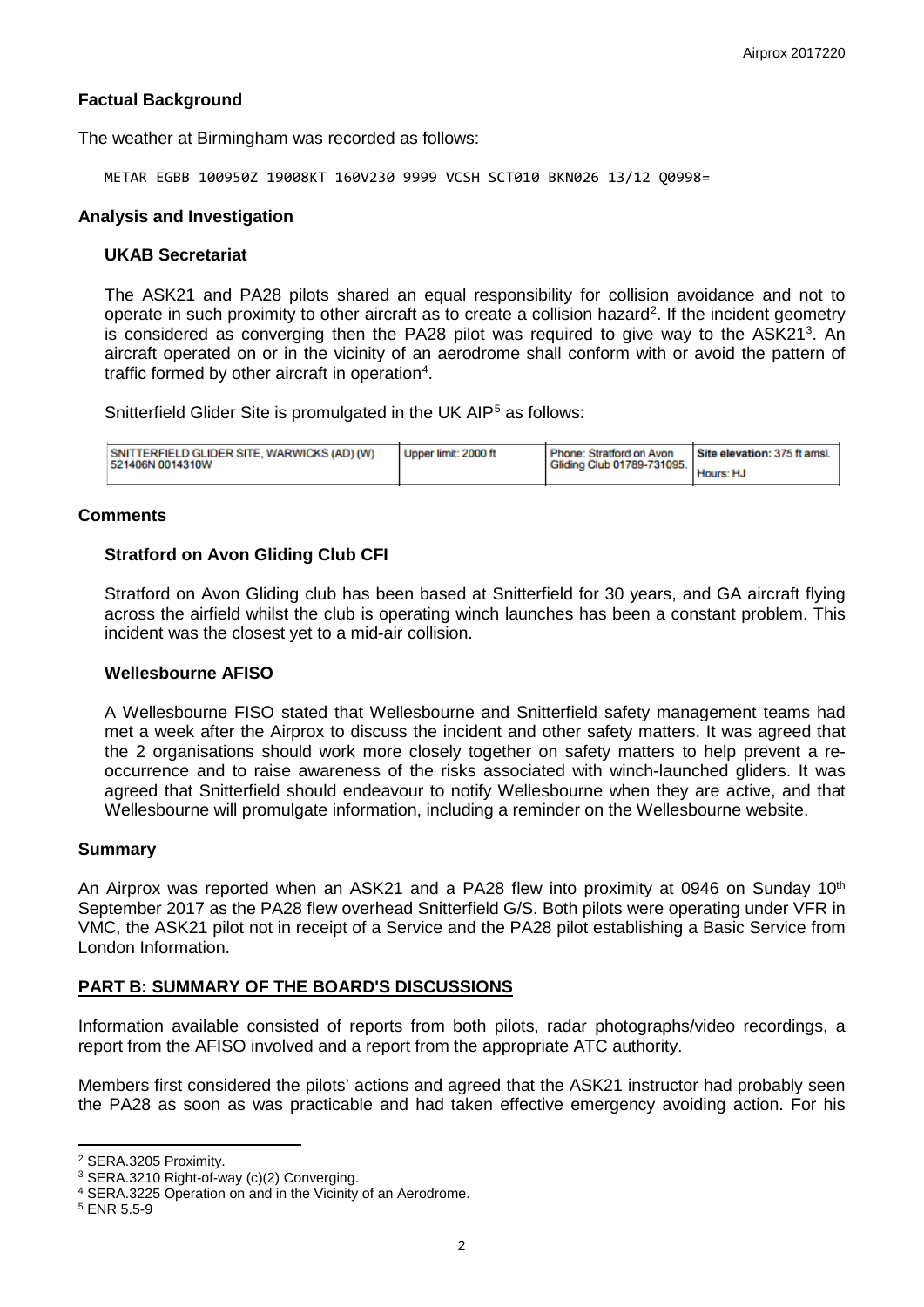part, the PA28 pilot appeared to have been operating under the mistaken belief that Snitterfield gliding site was not active and had re-routed in order to reduce his track distance. Members discussed the PA28 pilot's comments that he had been informed that the gliding site was not active, with some of the opinion that a FISO would not pass this information (in a subsequent telephone conversation with the FISO he said that he did not recall having passed this information and stated that he would not do so in any case). Some members wondered if perhaps the PA28 pilot had misinterpreted the FISO saying that he was 'not aware that it was active'. Whatever the reason, it was clear that the PA28 pilot had changed his route and had flown over an active and promulgated gliding site in the mistaken belief it was inactive, and into conflict with the ASK21.

Members pointed out that the low cloudbase had probably prevented greater risk to the PA28 pilot due to the glider pilot having to release at a lower than normal height and thereby causing the winch cable to descend from a lower height than would otherwise be the case. Glider members also commented that it was always sensible to observe ground activity at a promulgated gliding site before overflying, not least because activity could commence at any time during the day and in weather conditions which many power pilots would assume precluded gliding flight. Additionally, the risk from an airborne winch cable could be completely mitigated by avoiding direct overflight of the glider site, a sensible precaution in any case, and one which would not materially affect a planned flight. In the event, both pilots provided similar estimates of reduced separation and descriptions of sightings being later than desirable; the Board therefore agreed that safety had been much reduced below the norm.

Finally, the Board were heartened to hear of the coordination activity between Wellesbourne and Snitterfield safety management teams, and hoped that other airfields in similar proximity to each other would follow their example of improving safety of flight through mutual communication and understanding.

## **PART C: ASSESSMENT OF CAUSE, RISK AND SAFETY BARRIERS**

Cause: The PA28 pilot flew over an active and promulgated gliding site in the mistaken belief it was inactive and into conflict with the ASK21.

Degree of Risk: B.

Safety Barrier Assessment<sup>[6](#page-2-0)</sup>

In assessing the effectiveness of the safety barriers associated with this incident, the Board concluded that the key factors had been that:

### **ANSP:**

l

**Situational Awareness and Action** were assessed as **not used** because London Information could not be aware of the converging tracks of the glider and PA28.

### **Flight Crew:**

**Regulations, Processes, Procedures, Instructions and Compliance** were assessed as **ineffective** because the PA28 pilot inadvertently flew thorough a promulgated and active glider site.

**Tactical Planning** was assessed as **ineffective** because the PA28 pilot based his planned route on incorrect information regarding the status of Snitterfield glider site.

<span id="page-2-0"></span><sup>&</sup>lt;sup>6</sup> The UK Airprox Board scheme for assessing the Availability, Functionality and Effectiveness of safety barriers can be found on the [UKAB Website.](http://www.airproxboard.org.uk/Learn-more/Airprox-Barrier-Assessment/)